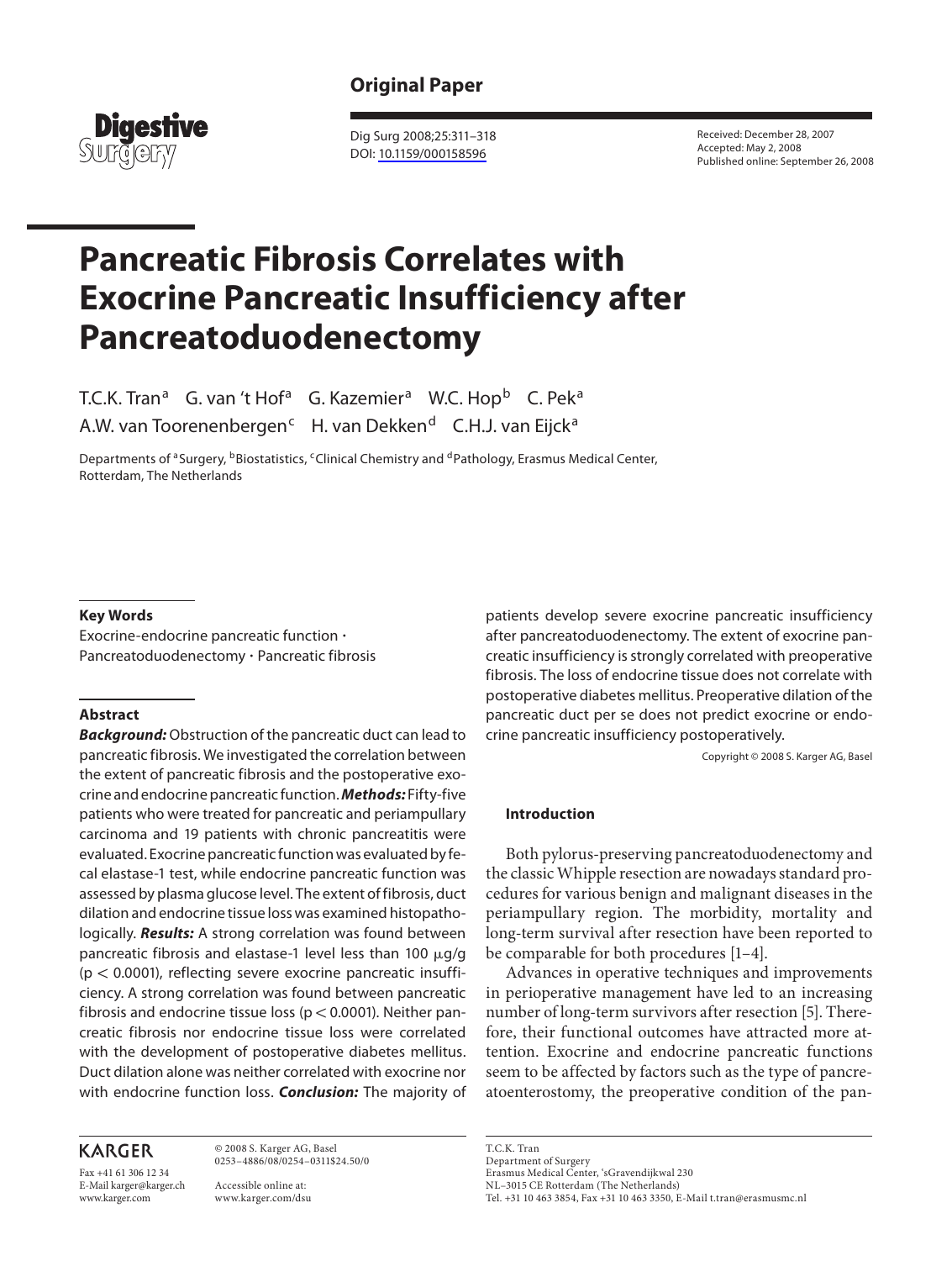creas and the volume of the resected pancreas. However, the real pathogenesis behind pancreatic function loss remains unclear. From a clinical point of view, the late postoperative period is frequently characterized by various gastrointestinal problems, such as weight loss, malabsorption of essential nutrients (for example, fat-soluble vitamins) and steatorrhea, due to malfunctioning of the pancreatic remnant. Furthermore, we observed an interesting fact that even in patients with a relatively normal pancreatic remnant, exocrine insufficiency occurs at the time of operation. Moreover, a substantial part of the patients develop diabetes mellitus after pancreatoduodenectomy. Fibrosis of the parenchyma of the pancreas has never been investigated before as a factor contributing to the malfunction of the pancreatic remnant.

 Therefore, we hypothesized that fibrosis of the pancreatic remnant secondary to chronic pancreatic duct obstruction might contribute to these functional changes of the pancreas.

 The aim of this study was to assess the correlation between the preoperative changes of the pancreas parenchyma (as reflected by the dilation of the pancreatic duct and the extent of fibrosis at the plane of transection) and the postoperative exocrine and endocrine function at least 6 months after pancreatoduodenectomy.

## **Patients and Methods**

#### *Clinical Characteristics*

 In 2006, a nonconsecutive series of 55 patients, who had undergone pancreatoduodenectomy for either pancreatic or periampullary cancer at the Erasmus Medical Center in Rotterdam (The Netherlands) between 2001 and 2005, were evaluated for this clinical study. Thirty-two patients had been treated for pancreatic cancer and 23 for periampullary cancer. Periampullary cancer was defined as cancer of the papilla vateri, distal bile duct cancer or periampullary duodenal cancer; pancreatic cancer was defined as cancer elsewhere in the pancreatic parenchyma. In addition, 19 patients with chronic pancreatitis who underwent pancreatoduodenectomy during the same period were studied.

 Patients were evaluated in the outpatient clinic, where they were seen as a consecutive group for follow-up. Patients had to be at least 6 months after operation without signs of tumor recurrence and their resection specimen had to be available for careful examination.

 There were 45 men and 29 women. The mean age of these patients was 58.5 years (range 20–83).

#### *Surgery*

 After exclusion of distant metastasis and local irresectability, all patients underwent pancreatoduodenectomy. Twenty-six patients had a classical Kausch-Whipple resection, whereas 48 patients underwent pylorus-preserving pancreatoduodenectomy. End-to-side double-layer duct-to-mucosa pancreatojejunostomy was made according to the technique described by Cattell [6]. Subsequently, single-layer end-to-side hepaticojejunostomy was performed. Finally antecolic end-to-side anastomosis was made between either the proximal duodenum or the gastric remnant and the proximal jejunum.

#### *Exocrine Function Assessment*

 To assess exocrine pancreatic function, the fecal elastase-1 test was used. Two feces samples were collected from each patient at least 6 months postoperatively. In 20 patients, preoperative elastase-1 concentration was also available. The elastase-1 concentration was measured with a commercially available ELISA kit (Schebo Biotech AG, Giessen, Germany). Enzyme replacement therapy was continued during the test period, since this does not affect the test results [7].

 Pancreatic function was considered normal when fecal elastase-1 concentration exceeded 200 µg/g feces, moderately insufficient when fecal elastase-1 concentration was between 100 and 200 µg/g feces and severely insufficient when elastase-1 concentration was less than 100  $\mu$ g/g feces.

#### *Endocrine Function Assessment*

 Before surgery, apart from a casual glucose and hemoglobin glucose level determination, patients were asked whether they suffered from diabetes mellitus, polydipsia or polyuria and whether they used insulin or oral antidiabetic medication. During follow-up, casual glucose levels were measured frequently and patients were asked the same questions.

#### *Histology*

 The use of a semiquantitative method (the subjective quantification of an experienced individual pathologist) in the assessment of histological changes of parenchyma, such as fibrosis, is considered accurate.

 In order to score the atrophy of the pancreas, an experienced gastrointestinal pathologist (H.v.D.) examined the plane of resection through the pancreas. Serial cross-sections of the plane of resection were fixed in 20% neutral phosphate-buffered formalin for light microscopy. Paraffin sections were stained with hematoxylin and eosin. The extent of fibrosis and remaining functional exocrine tissue were assessed using a semiquantitative measurement method with 20-fold enlargement for light microscopy. Abnormalities were classified as mild or not affected if less than 25% fibrosis was observed, moderate if there was 25–75% and severe if more than 75% fibrosis was present (fig. 1). Furthermore, the extent of dilation of the pancreatic duct was assessed. Dilation was defined as a duct diameter of more than 2 mm. In patients with missing histological duct samples, operation reports and radiological data were screened for signs of duct dilation.

 Endocrine tissue loss was determined in the plane of resection through the pancreas. Because of the more spread distribution of islands of Langerhans in the pancreatic corpus/tail, the presence of endocrine tissue was scored in only 2 categories semiquantitatively, that is, as mild when the estimated loss of endocrine tissue in the parenchyma was less than 50% compared with a normal pancreas parenchyma or as severe when the estimated loss of endocrine tissue was more than 50%.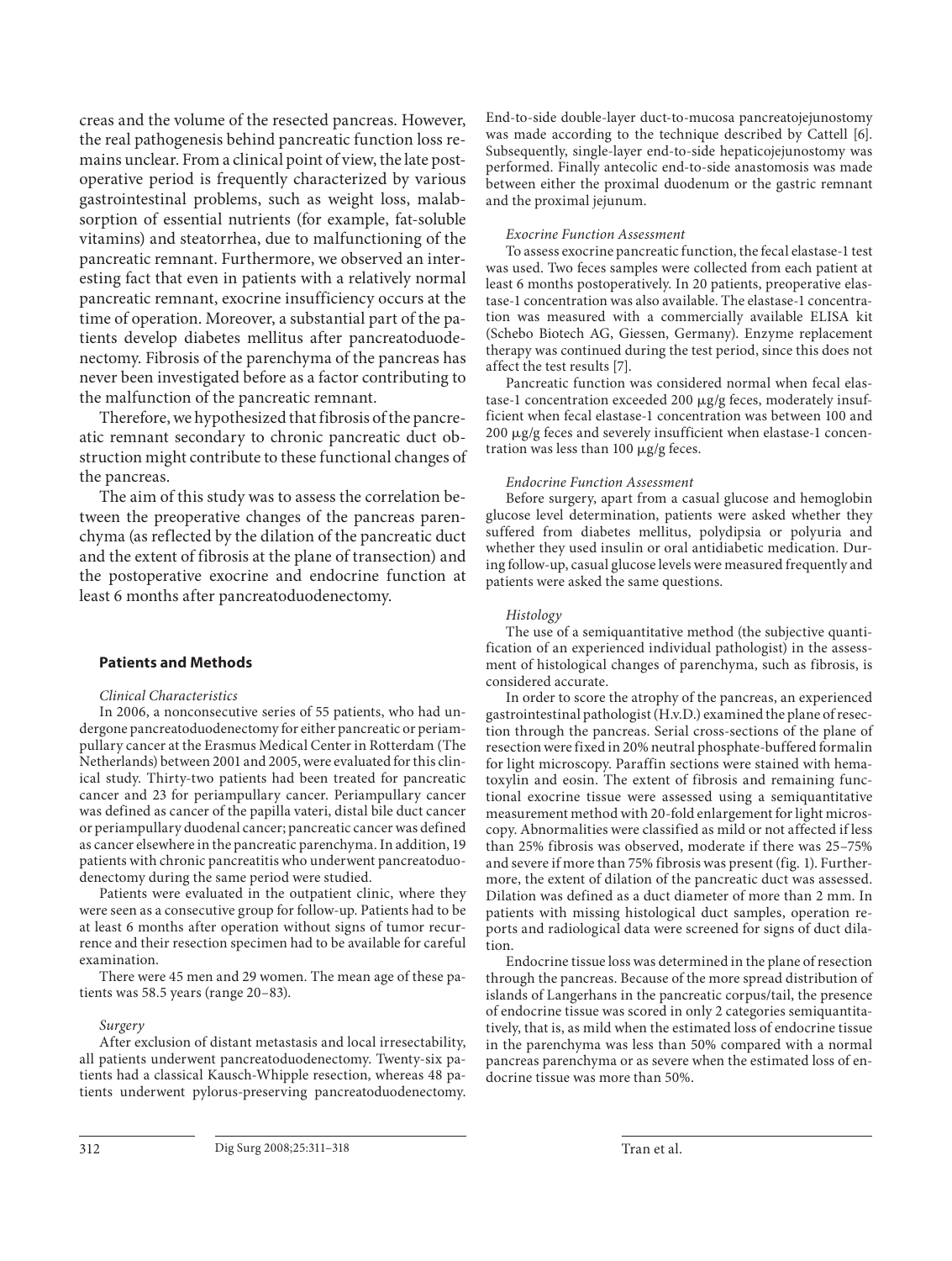

**Fig. 1.** Histopathological classification of pancreatic fibrosis. **a** Normal pancreatic parenchyma with normal distribution of exocrine and endocrine tissue (arrow indicates Langerhans islet). **b** Mild fibrosis. **c** Moderate fibrosis. **d** Severe fibrosis (arrow indicates Langerhans islet).

#### *Statistics*

Data were analyzed using SPSS® version 11.0 (SPSS Inc., Chicago, Ill., USA). The Mann-Whitney U test was performed for assessing the study population means. Spearman's rank test was used to determine correlations. The one-way ANOVA test was used to compare means of different groups, post hoc tested with the Bonferroni test. Test results were considered to denote statistical significance if  $p < 0.05$ .

# **Results**

## *Elastase-1*

 Of the 74 patients, 56 (76%) showed fecal elastase-1 levels less than  $100 \mu$ g/g, indicating severe pancreatic insufficiency. Nine patients had elastase-1 levels between 100 and 200  $\mu$ g/g, indicating mild insufficiency, and only 9 patients had elastase levels above 200  $\mu$ g/g, which indicates a normally functioning remnant.

 There was no significant difference in distribution of exocrine insufficiency in the 3 distinct groups as identified by underlying disease: severe insufficiency was found in 28/32 patients (88%) with pancreatic cancer, in 13/23 patients (57%) with periampullary cancer and in 15/19 patients (79%) with chronic pancreatitis.

 In the 20 patients in whom both pre- and postoperative elastase-1 levels were available, there was a significant decline postoperatively ( $p < 0.02$ ; fig. 2).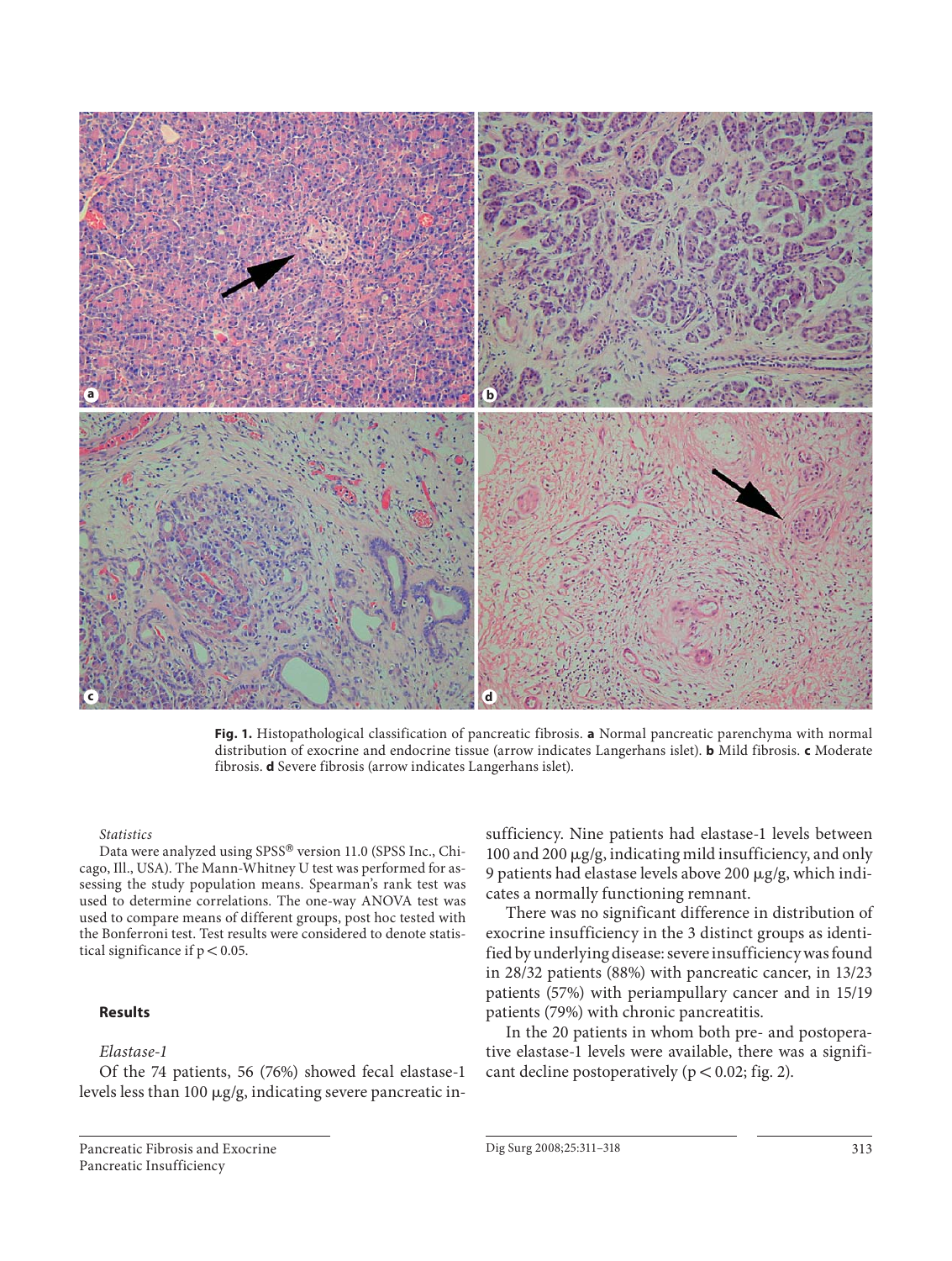

**Fig. 2.** Preoperative and postoperative elastase-1 concentration in 20 patients who underwent pancreatoduodenectomy.  $*$  p = 0.02.

# Color version available online version available onli  $250$  $n = 33$  $T$ Elastase-1 (µg/g feces) Elastase-1 (µg/g feces) 200  $i$  $T<sub>5</sub>$ 100  $n = 19$  $\Omega$ <25% 25–75% >75%

**Fig. 3.** Inversed correlation between the extent of fibrosis and elastase-1 level.  $p < 0.0001$ .

# *Fibrosis*

 In 7 patients, no histological examination could be performed because of missing samples. Of the remaining 67 patients, 33 had mild, 15 moderate and 19 severe fibrosis. The distribution of the extent of fibrosis between the groups with different underlying disease is shown in table 1; there was no significant difference between the groups ( $p = 0.08$ ). A strong inverse correlation was observed between the extent of fibrosis and the level of elastase-1 in the fecal samples, both reflecting exocrine tissue  $\cos (p < 0.0001; \text{fig. 3}).$ 

# *Duct Dilation*

 In 2 patients, no data could be retrieved to assess pancreatic duct diameter. The extent of pancreatic duct dilation in the groups with different underlying diseases is outlined in table 1; no significant difference was found between the 3 groups ( $p = 0.162$ ). There was no (inversed) correlation between a dilated pancreatic duct and elastase-1 levels in the feces ( $p = 0.599$ ) or extent of fibrosis in the resection plane ( $p = 0.464$ ).

## *Endocrine Tissue*

 The loss of endocrine tissue in the resection plane could not be assessed in 7 patients because of missing samples. The results of endocrine tissue assessment are shown in table 1. Again, there were no significant differences between the groups ( $p < 0.838$ ). A strong correlation existed between endocrine tissue loss and the extent of fibrosis ( $p < 0.0001$ ). No correlation existed between endocrine tissue loss and pancreatic duct dilation ( $p =$ 0.735).

## *Diabetes Mellitus*

 There were no missing samples. Sixty-four patients did not have diabetes before the operation. Prior to surgery, 6 patients were already diagnosed as having insulin-dependent diabetes and 4 patients were on oral antidiabetic medication. Overall, 19 patients (26%) developed diabetes after the operation (13 insulin-dependent diabetes, 6 noninsulin-dependent diabetes). Neither for pancreatic duct dilation ( $p = 0.543$ ) nor for endocrine tissue loss ( $p = 0.521$ ) could a correlation be identified with postoperative diabetes (with or without preoperative diabetes).

### **Discussion**

 This study focuses on the postoperative pancreatic function and its relation with preoperative loss of exocrine and endocrine pancreatic tissue (fibrosis) and a dilated pancreatic duct. Pancreatic function can be altered during the course of chronic pancreatitis. The main reasons for the development of insufficiency are fibrosis and loss of functional tissue. In pancreatic cancer, especially the periampullary cancers, the destruction by cancer tissue can be comprehended, but the remaining tissue is supposed to be sufficient and normal.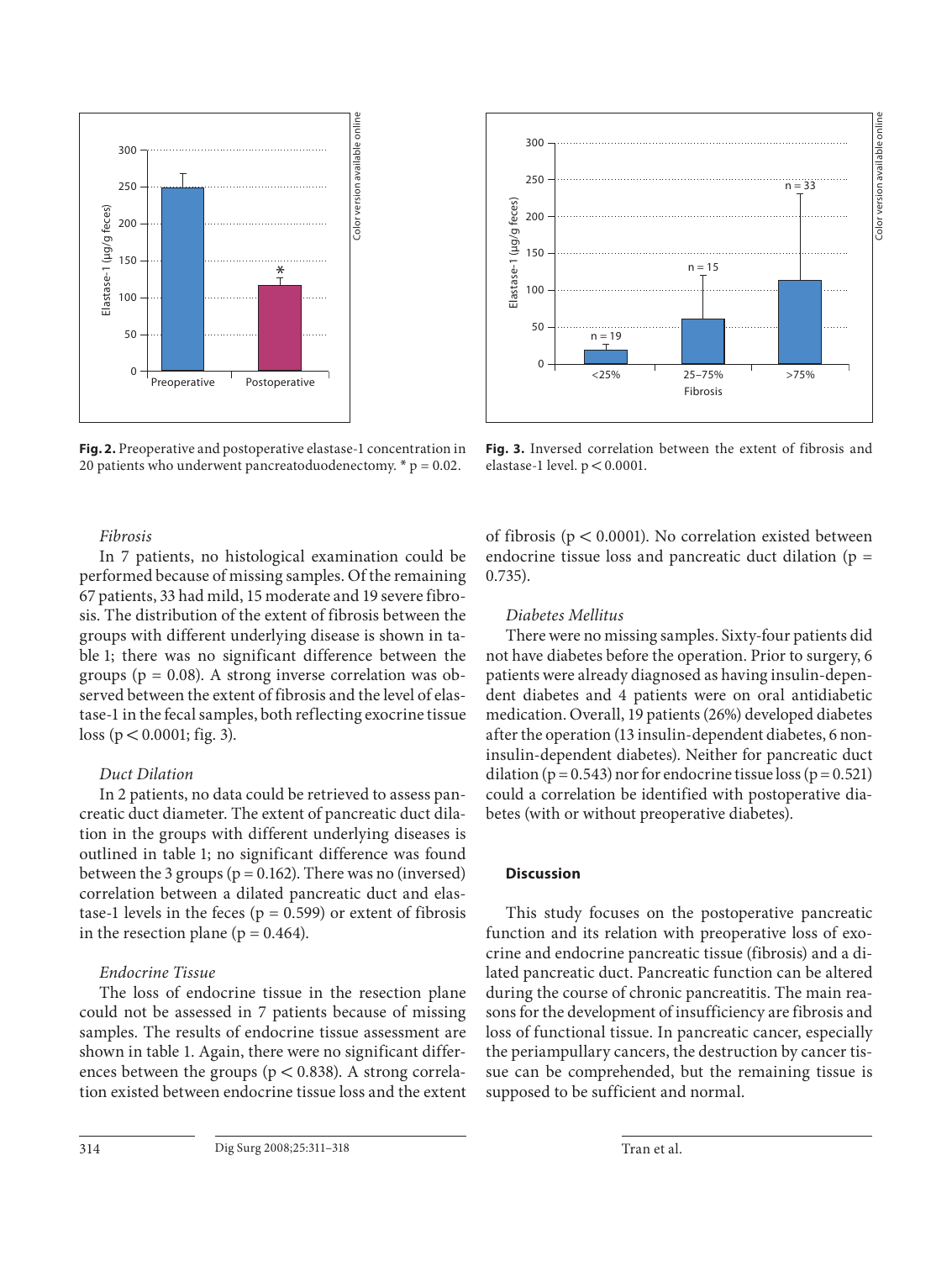| Fibrosis                                  | Unknown  | Mild<br>$(<25\%)$ | Moderate<br>$(25 - 75%)$ | Severe<br>(>75%) | Total |
|-------------------------------------------|----------|-------------------|--------------------------|------------------|-------|
| Pancreatic carcinoma                      | 3        | 12                | 5                        | 12               | 32    |
| Periampullary carcinoma                   | 4        | 15                | 4                        | $\Omega$         | 23    |
| Chronic pancreatitis                      | $\theta$ | 6                 | 6                        | 7                | 19    |
| Total                                     | 7        | 33                | 15                       | 19               | 74    |
| Pancreatic duct dilation                  | Unknown  | No duct dilation  |                          | Duct dilation    | Total |
| Pancreatic carcinoma                      | $\Omega$ | 4                 | 28                       |                  | 32    |
| Periampullary carcinoma                   | 1        | 4                 | 18                       |                  | 23    |
| Chronic pancreatitis                      | 1        | 7                 | 11                       |                  | 19    |
| Total                                     | 2        | 15                | 57                       |                  | 74    |
| Endocrine tissue<br>(% Langerhans islets) | Unknown  | Low $(0-50\%)$    |                          | High (50-100%)   | Total |
| Pancreatic carcinoma                      | 3        | 14                | 15                       |                  | 32    |
| Periampullary carcinoma                   | 4        | 1                 | 18                       |                  | 23    |
| Chronic pancreatitis                      | $\Omega$ | 9                 | 10                       |                  | 19    |
| Total                                     | 7        | 24                | 43                       |                  | 74    |
| Diabetes mellitus                         | None     | Preoperative      |                          | Postoperative    | Total |
| Pancreatic carcinoma                      | 20       | 5                 |                          | 7                | 32    |
| Periampullary carcinoma                   | 14       | 3                 |                          | 6                | 23    |
| Chronic pancreatitis                      | 11       | $\mathfrak{D}$    |                          | 6                | 19    |
| Total                                     | 45       | 10                | 19                       |                  | 74    |

**Table 1.** Distribution of histological and hormonal changes in patients with pancreatic carcinoma, periampullary carcinoma and chronic pancreatitis

 The majority of patients showed postoperative fecal elastase-1 levels lower than 100  $\mu$ g/g, indicating severe exocrine pancreatic insufficiency. Pancreatoduodenectomy is associated with exocrine and endocrine alterations [8-11]. During follow-up, patients frequently report difficulties with food intake, periods of diarrhea, altered consistency of feces, steatorrhea and symptoms of malabsorption and subsequent malnutrition [12]. Huang et al. [13] reported a prevalence of 47 and 59% for foul stool after pancreatoduodenectomy because of malignant or benign pathology respectively, as well as 41 and 39% diabetes, respectively, in a population of 192 patients. In another study, exocrine insufficiency symptoms like gross steatorrhea increased from 17% before to 43% after surgery [14] .

 Exocrine insufficiency can be tested by direct or indirect function tests. The direct tests are more time-consuming, more expensive and unpleasant for the patients. Indirect tests, such as the fecal elastase-1 test, measure the consequences of pancreatic insufficiency and are more widely available.

 The elastase-1 test was used because of the good results obtained in previous studies in assessing moderate to severe exocrine dysfunction of the pancreas [7, 15–20] . This test has several advantages. First of all, the enzyme is stable during intestinal transport, secondly, elastase is concentrated in the feces, and finally, the enzyme is easily detected by means of an ELISA test.

 Pancreatic atrophy and concomitant fibrosis are thought to be responsible for the loss of exocrine and endocrine function [21]. Occlusion of the pancreatic duct by tumor, by chronic inflammation coexisting with tumor or merely by chronic pancreatitis, causes fibrosis of the parenchyma [22-25]. In this study, a significant inversed correlation was found between the histopathological extent of fibrosis and the level of elastase-1 test in the feces.

 Tanaka et al. [24] reported an improvement of exocrine pancreatic function after 1 year compared with the test results within 2 months postoperatively. We did not analyze this phenomenon, since we only investigated patients more than 6 months postoperatively. In contrast to

 Pancreatic Fibrosis and Exocrine Pancreatic Insufficiency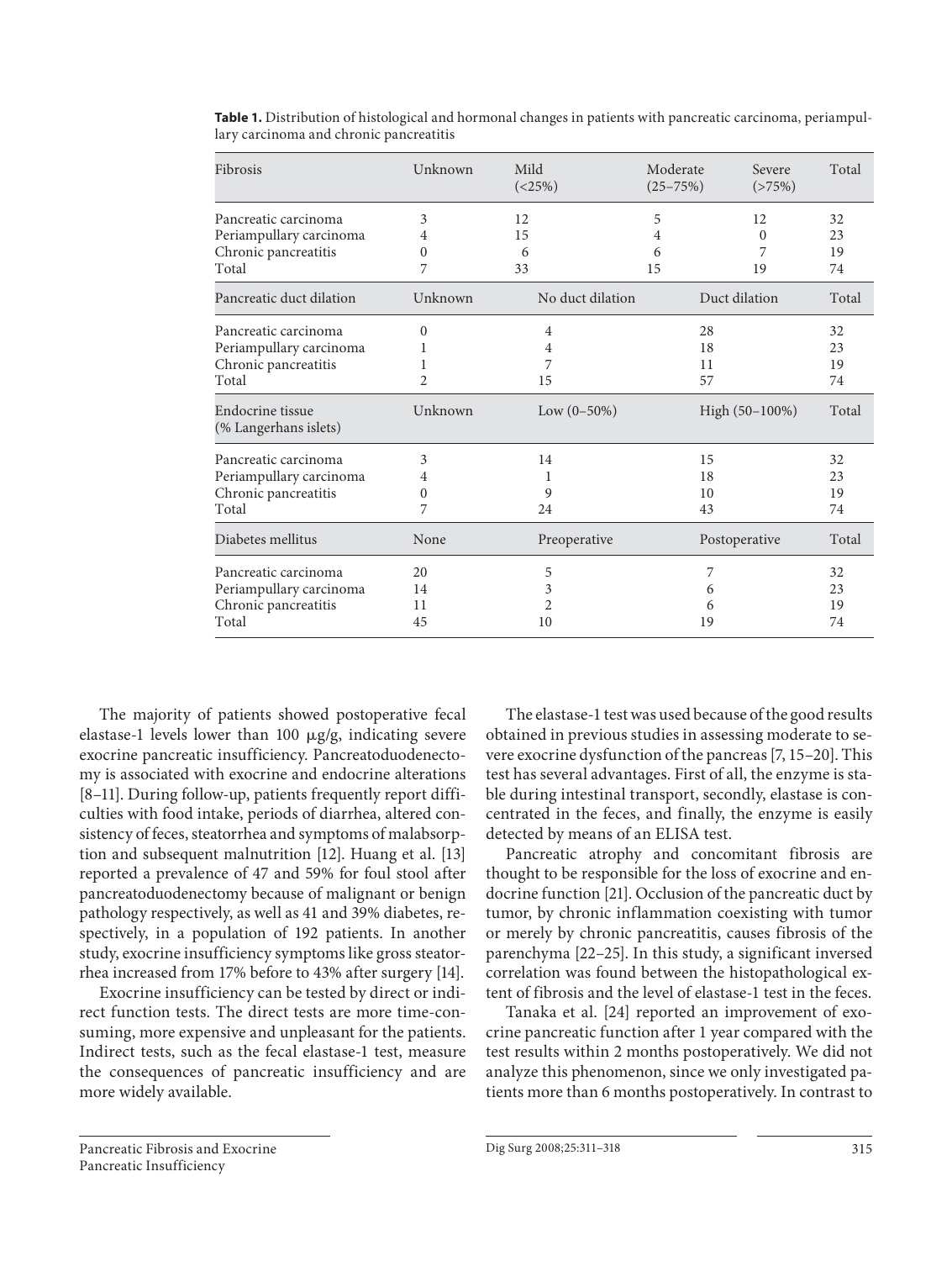data from the literature, no inversed correlation was found between a dilated pancreatic duct and postoperative elastase-1 levels in the feces ( $p = 0.599$ ). Dilation of the pancreatic duct was neither correlated with exocrine nor with endocrine tissue loss. Therefore, a dilated pancreatic duct may be a sign of serious disease, but not a parameter of tissue destruction. Sato et al. [23] mentioned a short-term postoperative exocrine impairment in patients with a preoperatively dilated pancreatic duct. Interestingly, a substantial number of patients in our study with a normal pancreatic duct at the time of operation and only mild fibrosis still developed a severe exocrine insufficiency postoperatively, which suggests an ongoing exocrine and endocrine tissue loss after pancreatoduodenectomy. Pancreatic atrophy, as assessed by subtracting the diameter of the pancreatic duct from the total gland thickness, has previously been shown to develop over time following pancreatoduodenectomy [26] and to correlate well with exocrine insufficiency. Partial or total obstruction of the anastomosis might explain this phenomenon in some of the patients. Even a duct-to-mucosa anastomosis (which we also performed in all patients) could not prevent the ongoing process of tissue destruction in that study. It has been suggested that a pancreatojejunostomy allows a better preservation of the pancreatic exocrine function than a pancreatogastrostomy, which may be explained at least partly by neutralization of pancreatic enzymatic secretions due to gastric acid.

 In our study, a strong correlation existed between endocrine tissue loss and the extent of fibrosis, but there was no correlation between endocrine tissue loss and pancreatic duct dilation. Strikingly, neither pancreatic duct dilation nor endocrine tissue loss were correlated with postoperative diabetes mellitus. Since pancreatic fibrosis and exocrine tissue loss were studied 6 months before the clinical endocrine and exocrine study, the observation that endocrine tissue loss is not correlated with diabetes mellitus could be explained by the persistence of endocrine tissue loss after the operation. This could also explain the fact that not all patients known with diabetes mellitus after 6 months were diabetic directly postoperatively.

 In a recent review, 70% of patients with pancreatic carcinoma had an impaired glucose tolerance test or frank diabetes preoperatively [27]. Some authors suggest that diabetes may be an early manifestation of pancreatic malignancies [10, 28]. Jang et al. [29] reported an onset of diabetes mellitus in 44% of patients after pancreatoduodenectomy with pancreatojejunostomy and even in 75% after pancreatoduodenectomy with pancreatogastrostomy. Sakorafas et al. [14] reported an increase in diabetes from 8% before to 48% after pancreatoduodenectomy for chronic pancreatitis.

 In pancreatic head resection, 30–50% of the pancreatic parenchyma is involved and thus some degree of pancreatic insufficiency is induced [30, 31]. Taking into account that most of the Langerhans islets are located in the tail of the pancreas, which is left in situ during pancreatoduodenectomy [26], the frequent postoperative onset of diabetes is less easy to explain. It has been suggested that other mechanisms are involved, such as an ongoing atrophy of the pancreatic parenchyma with impairment of the function of the islets of Langerhans. The loss of insulin-secreting capacity was clearly shown in experimental data with dogs after pancreatic duct obstruction [25] . Clinical data from our group showed that iatrogenic pancreatic duct occlusion after pancreatoduodenectomy leads to a significantly higher risk of endocrine insufficiency [32].

 More than one quarter of the patients developed diabetes after the operation, while 1 of 7 had diabetes already preoperatively. The decline of glucose tolerance after pancreatoduodenectomy seems to be associated with a low reserve of endocrine function rather than with the choice of a specific anastomosis (pancreaticojejunostomy or pancreaticogastrostomy) with its related complications [33].

 Our study has several limitations. Since the study population consisted of a nonconsecutive series of patients who were enrolled over a relatively long study period, an unintended patient selection bias might have played a role. However, as with other studies of pancreatic cancer, many patients died before enrollment, developed recurrent disease or were lost to follow-up. As the aim of this study was to assess the correlation between the preoperative changes of the pancreas parenchyma and the postoperative exocrine and endocrine function at least 6 months after pancreatoduodenectomy, we did not mean to measure the elastase-1 concentration preoperatively. The results of elastase-1 concentration were notably abnormal during the study period and for this reason we decided to measure the elastase-1 concentration also in the preoperative phase in order to compare. This could be obtained from a small number of patients ( $n = 20$ ). Another criticism might be the relatively small number of patients in this study, which induces the risk of type 2 statistical errors. The study objectives were merely aimed at the clinical signs and feasibility of quantification of a histological observation. Since the results were obvious, we concluded that it was not necessary to extend the number of patients.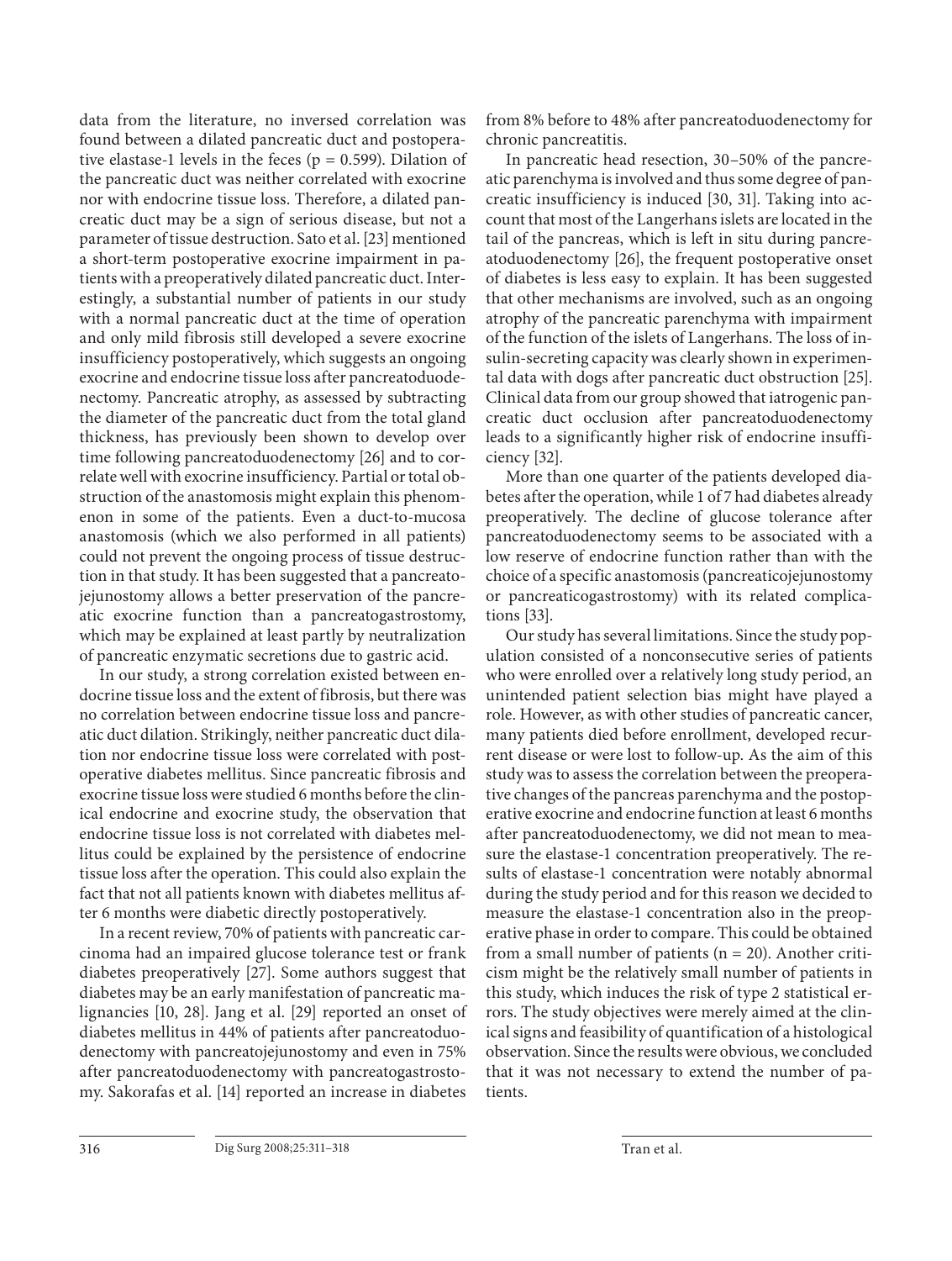Furthermore, a later time point would have given more information about the course of the exocrine and endocrine insufficiency. Because the long-term survivors after a pancreatoduodenectomy do not seem to improve over years, the quality of life aspects become more important and therefore improvements in the clinical conditions must be pursued.

 Finally, the semiquantitative histopathological analysis might be a relatively inaccurate method to judge the loss of exocrine and endocrine tissue.

 In conclusion, after pancreatoduodenectomy, the extent of exocrine pancreatic insufficiency is strongly correlated with preoperative fibrosis reflecting the preoperative loss of functional pancreatic tissue. However, the loss of endocrine tissue does not correlate with postoperative diabetes mellitus. Preoperative dilation of the pancreatic duct per se does not predict exocrine or endocrine pancreatic insufficiency postoperatively.

 The high frequency of both exocrine and endocrine insufficiency after pancreatoduodenectomy warrants careful enzymatic supplementation and hormonal regulation during postoperative follow-up.

#### **Acknowledgement**

 The authors would like to thank professor J.J.B. van Lanschot, MD, for his advice and critical review of the manuscript.

#### **References**

- 1 Klinkenbijl JH, Jeekel J, Sahmoud T, van Pel R, Couvreur ML, Veenhof CH, Arnaud JP, Gonzalez DG, de Wit LT, Hennipman A, Wils J: Adjuvant radiotherapy and 5-fluorouracil after curative resection of cancer of the pancreas and periampullary region: phase III trial of the EORTC gastrointestinal tract cancer cooperative group. Ann Surg 1999;230:776–782.
- 2 Lin PW, Lin YJ: Prospective randomized comparison between pylorus-preserving and standard pancreaticoduodenectomy. Br J Surg 1999;86:603–607.
- 3 Seiler CA, Wagner M, Sadowski C, Kulli C, Buchler MW: Randomized prospective trial of pylorus-preserving vs. classic duodenotial clinical results. J Gastrointest Surg 2000; 4:443–452.
- 4 Tran KT, Smeenk HG, van Eijck CH, Kazemier G, Hop WC, Greve JW, Terpstra OT, preserving pancreaticoduodenectomy versus standard Whipple procedure: a prospective, randomized, multicenter analysis of 170 patients with pancreatic and periampullary tumors. Ann Surg 2004;240:738–745.
- <sup>1</sup>5 Kennedy EP, Yeo CJ: Pancreaticoduodenec-<sup>1</sup>3 tomy with extended retroperitoneal lymphadenectomy for periampullary adenocarcinoma. Surg Oncol Clin N Am 2007; 16: 157–176.
- ▶ 6 Cattell RB: A technic of exposure in second- ▶ 14 ary operations on the biliary tract. Surg Clin North Am 1950;30:867–872.
- 7 Dominguez-Munoz JE, Hieronymus C, Sauerbruch T, Malfertheiner P: Fecal elastase test: evaluation of a new noninvasive pancreatic function test. Am J Gastroenterol 1995; 90:1834–1837.
- 8 McLeod RS, Taylor BR, O'Connor BI, Green- 15 Cavalot F, Bonomo K, Perna P, Bacillo E, Saberg GR, Jeejeebhoy KN, Royall D, Langer B: Quality of life, nutritional status, and gastrointestinal hormone profile following the Whipple procedure. Am J Surg 1995;169: 179–185.
- 9 Melvin WS, Buekers KS, Muscarella P, Johnanalysis of long-term survivors following pancreaticoduodenectomy. J Gastrointest Surg 1998;2:72–78.
- 10 Pfeffer F, Nauck MA, Benz S, Hopt UT: Sec- 217 ondary diabetes in pancreatic carcinoma and after pancreatectomy: pathophysiology, therapeutic peculiarities and prognosis. Z Gastroenterol 1999(suppl 1):10–14.
- pancreatectomy (Whipple procedure): ini- 11 Rumpf KD, Antonschmidt J, Dartan C, Zick R, Canzler H: Function of the residual pan- $\geq 18$ creas following partial duodeno-pancreatectomy. Chir Forum Exp Klin Forsch 1979; 293–297.
- Zijlstra JA, Klinkert P, Jeekel H: Pylorus 12 Armstrong T, Walters E, Varshney S, John- 19 Luth S, Teyssen S, Forssmann K, Kolbel C, son CD: Deficiencies of micronutrients, altered bowel function, and quality of life during late follow-up after pancreaticoduodenectomy for malignancy. Pancreatology 2002;2:528–534.
	- Huang JJ, Yeo CJ, Sohn TA, Lillemoe KD, Sauter PK, Coleman J, Hruban RH, Cameron JL: Quality of life and outcomes after pancreaticoduodenectomy. Ann Surg 2000; 231: 890–898.
	- Sakorafas GH, Farnell MB, Farley DR, Rowland CM, Sarr MG: Long-term results after surgery for chronic pancreatitis. Int J Pan- $\geq 22$ creatol 2000;27:131–142.
- lacone P, Gallo M, Mattiello L, Trovati M, Gaia E: Pancreatic elastase-1 in stools, a marker of exocrine pancreas function, correlates with both residual beta-cell secretion and metabolic control in type 1 diabetic subjects. Diabetes Care 2004;27:2052–2054.
- son JA, Schirmer WJ, Ellison EC: Outcome 16 Gullo L, Ventrucci M, Tomassetti P, Migliori M, Pezzilli R: Fecal elastase 1 determination in chronic pancreatitis. Dig Dis Sci 1999;44: 210–213.
	- Lankisch PG, Schmidt I, Konig H, Lehnick D, Knollmann R, Lohr M, Liebe S: Faecal elastase 1: not helpful in diagnosing chronic pancreatitis associated with mild to moderate exocrine pancreatic insufficiency. Gut 1998;42:551–554.
	- Loser C, Mollgaard A, Folsch UR: Faecal elastase 1: a novel, highly sensitive, and specific tubeless pancreatic function test. Gut 1996;39:580–586.
	- Krummenauer F, Singer MV: Fecal elastase-1 determination: 'gold standard' of indirect pancreatic function tests? Scand J Gastroenterol 2001;36:1092–1099.
	- 20 Stein J, Jung M, Sziegoleit A, Zeuzem S, Caspary WF, Lembcke B: Immunoreactive elastase I: clinical evaluation of a new noninvasive test of pancreatic function. Clin Chem 1996;42:222–226.
	- 21 Ghaneh P, Neoptolemos JP: Exocrine pancreatic function following pancreatectomy. Ann N Y Acad Sci 1999;880:308–318.
		- 22 Ohshio G, Tanaka T, Imamura T, Okada N, Yoshitomi S, Suwa H, Hosotani R, Imamura M: Exocrine pancreatic function in the early period after pancreatoduodenectomy and effects of preoperative pancreatic duct obstruction. Dig Dis Sci 1996;41:1947–1952.